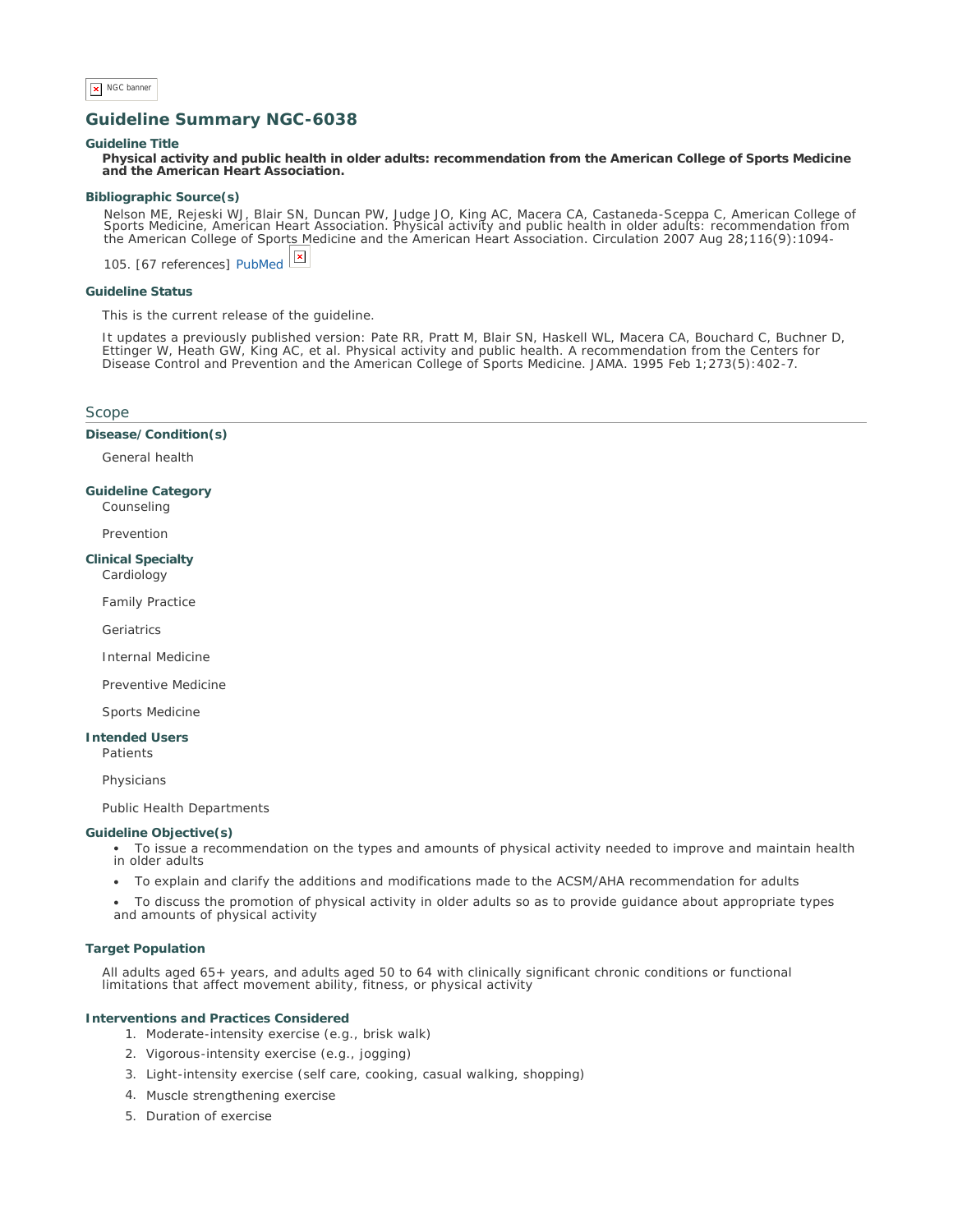## **Major Outcomes Considered**

- Metabolic equivalent energy expenditure
- Morbidity and mortality

# Methodology

# **Methods Used to Collect/Select the Evidence**

Hand-searches of Published Literature (Primary Sources)

Hand-searches of Published Literature (Secondary Sources)

Searches of Electronic Databases

## **Description of Methods Used to Collect/Select the Evidence**

The expert panel reviewed existing consensus statements and relevant evidence from primary research articles and reviews of the literature.

# **Number of Source Documents**

Not stated

# **Methods Used to Assess the Quality and Strength of the Evidence**

Weighting According to a Rating Scheme (Scheme Given)

# **Rating Scheme for the Strength of the Evidence**

- A. Data derived from multiple randomized clinical trials
- B. Data derived from a single randomized trial or from nonrandomized studies
- C. Consensus opinion of experts

#### **Methods Used to Analyze the Evidence**

Systematic Review

# **Description of the Methods Used to Analyze the Evidence**

Not stated

# **Methods Used to Formulate the Recommendations**

Expert Consensus

# **Description of Methods Used to Formulate the Recommendations**

In 1999, an expert panel was convened with the assistance and support of the International Life Sciences Institute

[\(http://www.ilsi.org](http://www.ilsi.org/) ). The panel had expertise in public health, behavioral science, epidemiology, exercise science, medicine, and gerontology. The panel was initially charged with issuing a comprehensive preventive recommendation on physical activity for older adults that addressed aerobic, muscle-strengthening, flexibility, and balance activities, as well as the promotion of physical activity. The panel was instructed to base its recommendations on a review of primary research articles, literature reviews, existing preventive recommendations, and therapeutic recommendations.

Panel members wrote background papers addressing components of the proposed recommendation, using their judgment to develop a strategy for locating and analyzing relevant evidence. The panelists relied as appropriate on earlier reviews of evidence, without repeating them. The panel did not undertake a full review of the evidence of the benefits of aerobic activity in the older population, because previous evidence-based recommendations for aerobic activity applied to all adults. But the panel considered whether modifications or clarifications were needed when applying these recommendations to older adults who commonly have chronic diseases, low fitness levels and/or functional limitations. Recommendations for muscle-strengthening exercises, which applied to older adults, had also been issued by the 1990s. In 2001, a consensus statement dealt with the role of balance exercise in preventing falls among older adults. In that same year, an extensive evidence summary and consensus statement was published from a Centers for Disease Control and Prevention(CDC)/Health Canada Expert Panel meeting entitled "Dose-Response Aspects of Physical Activity and Health." Three years earlier, the American College of Sports Medicine (ACSM) had published positions stands for older adults and for healthy adults, and ACSM regularly updated its guidelines for exercise prescription. Late in the process, the panel had access to draft conclusions of an expert panel convened by the University of Illinois at Chicago that had reviewed the evidence on the health effects of physical activity in older adults.

The background papers developed by the expert panel were discussed and critiqued by all members of the panel. In 2001, following regular discussions, the panel completed a draft of a preventive recommendation. Shortly thereafter, ACSM/American Heart Association (AHA) agreed to update the 1995 CDC/ACSM recommendation for adults. Issuing a separate older adult recommendation had the risk of causing confusion, if it was not consistent with the updated adult recommendation. Hence, the panel was given a revised charge of issuing an older adult recommendation, which was consistent with the updated recommendation for adults. Both recommendations were to be issued simultaneously.

Given drafts of an update to the 1995 recommendation for adults, in 2004 the panel on older adults synthesized a companion recommendation.

#### **Rating Scheme for the Strength of the Recommendations**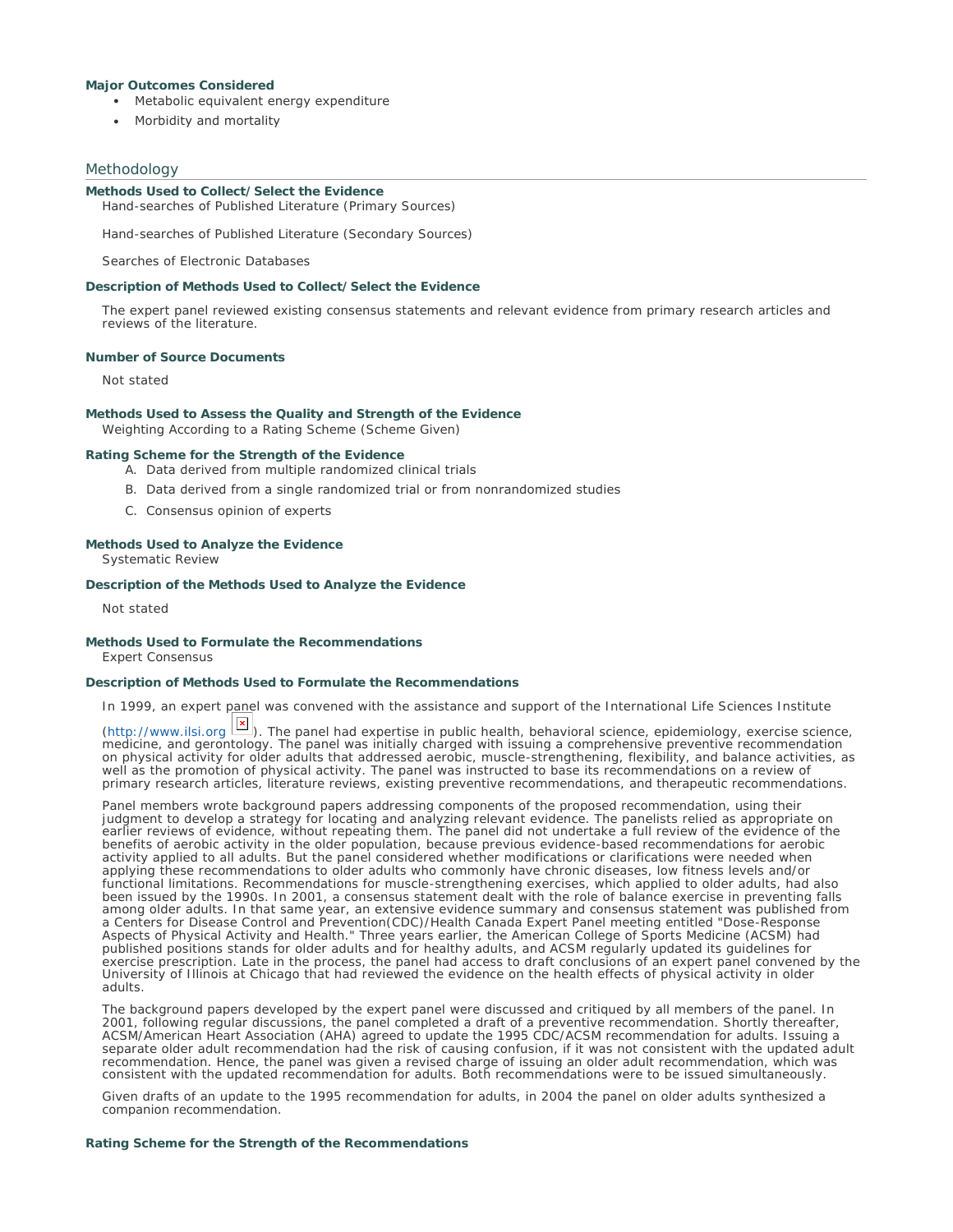**Class I**: Conditions for which there is evidence and/or general agreement that a given procedure or treatment is useful and effective (should; is recommended; is indicated; is useful. effective, beneficial)

**Class II**: Conditions for which there is conflicting evidence and/or a divergence of opinion about the usefulness/efficacy of a procedure or treatment

**IIa**: Weight of evidence/opinion is in favor of usefulness/efficacy (is reasonable; can be useful, effective or beneficial; is probably recommended or indicated)

**IIb**: Usefulness/efficacy is less well established by evidence/opinion (may/might be considered, may/might be reasonable, usefulness/effectiveness is unknown, unclear/uncertain or not well established)

**Class III**: Conditions for which there is evidence and/or general agreement that the procedure/treatment is not useful/effective and in some cases may be harmful (is not recommended; is not indicated; should not; is not useful/effective, beneficial; may be harmful)

## **Cost Analysis**

A formal cost analysis was not performed and published cost analyses were not reviewed.

# **Method of Guideline Validation**

External Peer Review

Internal Peer Review

# **Description of Method of Guideline Validation**

<sup>l</sup> Manuscripts describing both adult and older adult recommendations were circulated for comments, revised, and edited for consistency, prior to review and approval by the American College of Sports Medicine (ACSM) and the American Heart Association (AHA).

This document was approved by the ACSM on January 5, 2007, and AHA Science Advisory and Coordinating Committee on March 24, 2007.

# Recommendations

### **Major Recommendations**

Levels of evidence (A-C) and classification of recommendations (I-III) are defined at the end of the "Major Recommendations" field.

The following recommendation for older adults describes the amounts and types of physical activity that promote health and prevent disease. The recommendation applies to all adults aged 65+ years, and to adults aged 50 to 64 with clinically significant chronic conditions or functional limitations that affect movement ability, fitness, or physical activity. For the purposes of this recommendation, a chronic condition is "clinically significant" if a person receives (or should receive) regular medical care and treatment for it. A functional limitation is "clinically significant" if it impairs the ability to engage in physical activity. Thus, adults age 50 to 64 with chronic conditions that do not affect their ability to be active (e.g., controlled hypertension) would follow the adult recommendation. The parts of the recommendation below that are not italicized repeat the recommendation for adults, meaning these parts apply to all adults; the italicized parts are specific for older adults.

*Regular physical activity, including aerobic activity and muscle-strengthening activity, is essential for healthy aging. This preventive recommendation specifies how older adults, by engaging in each recommended type of physical activity, can reduce the risk of chronic disease, premature mortality, functional limitations, and disability.*

# **Aerobic Activity**

To promote and maintain health, older adults need moderate-intensity aerobic physical activity for a minimum of 30 min on five days each week or vigorous-intensity aerobic activity for a minimum of 20 min on three days each week. **[I (A)]** Also, combinations of moderate- and vigorous-intensity activity can be performed to meet this recommendation. **[IIa (B)]** *Moderate-intensity aerobic activity involves a moderate level of effort relative to an individual's aerobic fitness. On a 10-point scale, where sitting is 0 and all-out effort is 10, moderate-intensity activity is a 5 or 6 and produces noticeable increases in heart rate and breathing. On the same scale, vigorous-intensity activity is a 7 or 8 and produces large increases in heart rate and breathing. For example, given the heterogeneity of fitness levels in older adults, for some older adults a moderate-intensity walk is a slow walk, and for others it is a brisk walk.* This recommended amount of aerobic activity is in addition to routine activities of daily living of light-intensity (e.g., self care, cooking, casual walking or shopping) or moderate-intensity activities lasting less than 10 min in duration (e.g., walking around home or office, walking from the parking lot).

### **Muscle-Strengthening Activity**

To promote and maintain health and physical independence, older adults will benefit from performing activities that maintain or increase muscular strength and endurance for a minimum of two days each week. **[IIa (A)]** It is recommended that 8 to 10 exercises be performed on two or more nonconsecutive days per week using the major muscle groups. *To maximize strength development, a resistance (weight) should be used that allows 10 to 15 repetitions for each exercise. The level of effort for muscle-strengthening activities should be moderate to high. On a 10-point scale, where no movement is 0, and maximal effort of a muscle group is 10, moderate-intensity effort is a 5 or 6 and high-intensity effort is a 7 or 8.* Muscle-strengthening activities include a progressive-weight training program, weight bearing calisthenics, and similar resistance exercises that use the major muscle groups.

### **Benefits of Greater Amounts of Activity**

Participation in aerobic and muscle-strengthening activities above minimum recommended amounts provides additional health benefits and results in higher levels of physical fitness. **[I (A)]** *Older adults should exceed the minimum*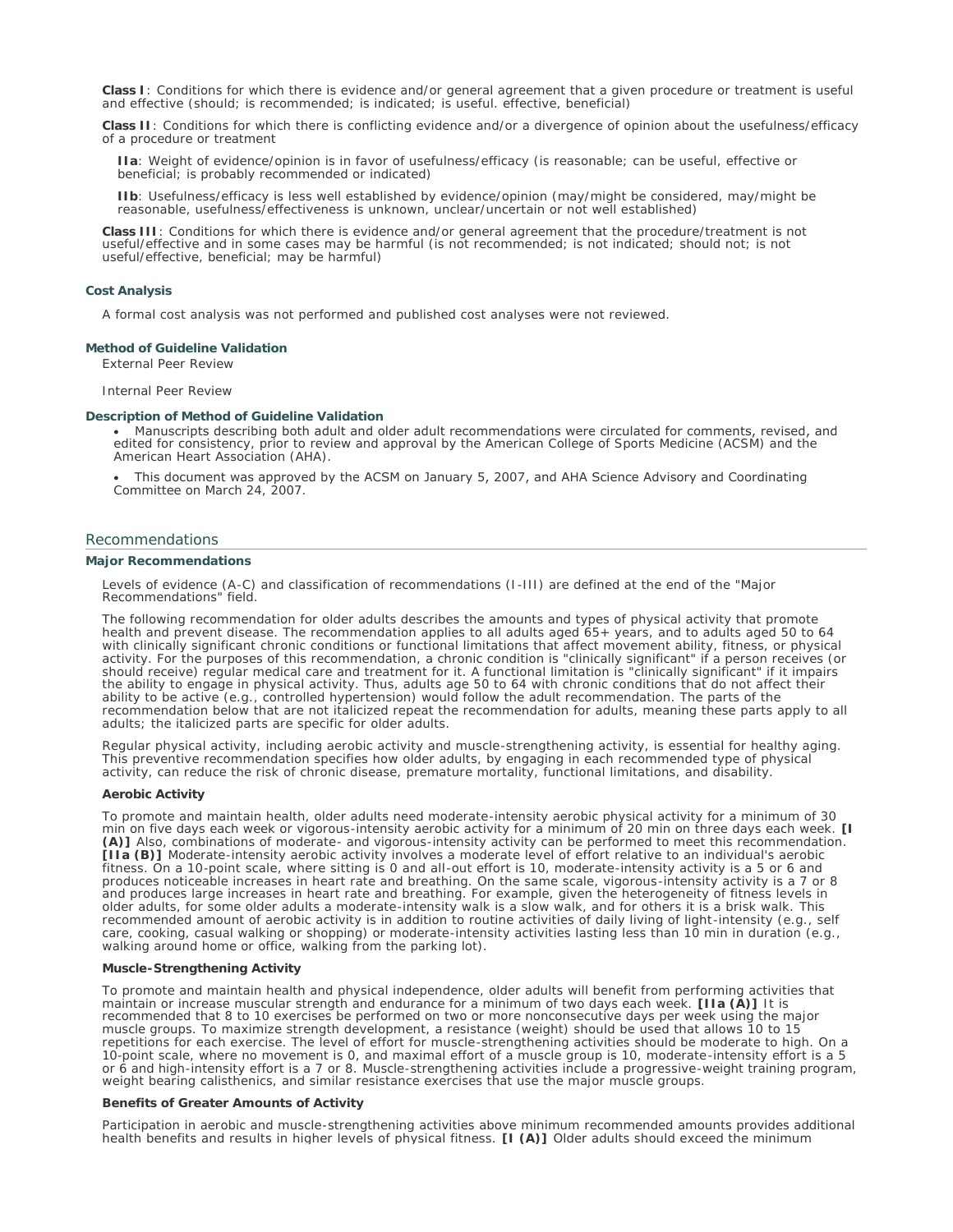health benefits and results in higher levels of physical fitness. **[I (A)]** *Older adults should exceed the minimum recommended amounts of physical activity if they have no conditions that preclude higher amounts of physical activity, and they wish to do one or more of the following*; (a) improve their personal fitness, *(b) improve management of an existing disease where it is known that higher levels of physical activity have greater therapeutic benefits for the disease*, and/or (c) further reduce their risk for premature chronic health conditions and mortality related to physical inactivity. In addition, to further promote and maintain skeletal health, older adults should engage in extra muscle strengthening activity and higher-impact weight-bearing activities, as tolerated. **[IIa (B)]** To help prevent unhealthy weight gain, some older adults may need to exceed minimum recommended amounts of physical activity to a point that is individually effective in achieving energy balance, while considering diet and other factors that affect body weight. **[IIa (B)]**

# **Flexibility Activity**

*To maintain the flexibility necessary for regular physical activity and daily life, older adults should perform activities that maintain or increase flexibility on at least two days each week for at least 10 min each day.* **[IIb (B)]**

### **Balance Exercise**

*To reduce risk of injury from falls, community-dwelling older adults with substantial risk of falls (e.g., with frequent falls or mobility problems) should perform exercises that maintain or improve balance.* **[IIa (A)]**

### **Integration of Preventive and Therapeutic Recommendations**

*Older adults with one or more medical conditions for which physical activity is therapeutic should perform physical activity in the manner that effectively and safely treats the condition(s).* **[IIa (A)]** *So as to prevent other conditions from developing, older adults should also perform physical activity in the manner recommended for prevention as described herein. When chronic conditions preclude activity at minimum recommended levels for prevention, older adults should engage in regular physical activity according to their abilities and conditions so as to avoid sedentary behavior.*

#### **Activity Plan**

*Older adults should have a plan for obtaining sufficient physical activity that addresses each recommended type of activity*. **[IIa (C)]** *In addition, to specifying each type of activity, care should be taken to identify, how, when, and*  where each activity will be performed. Those with chronic conditions for which activity is therapeutic should have a *single plan that integrates prevention and treatment. For older adults who are not active at recommended levels, plans should include a gradual (or stepwise) approach to increase physical activity over time using multiple bouts of physical activity (>10 min) as opposed to continuous bouts when appropriate. Many months of activity at less than recommended levels is appropriate for some older adults (e.g., those with low fitness) as they increase activity in a stepwise manner. Older adults should also be encouraged to self-monitor their physical activity on a regular basis and to re-evaluate plans as their abilities improve or as their health status changes.*

#### **Definitions**:

#### **Levels of Evidence**

- A. Data derived from multiple randomized clinical trials
- B. Data derived from a single randomized trial or from nonrandomized studies
- C. Consensus opinion of experts

### **Classification of Recommendations**

**Class I**: Conditions for which there is evidence and/or general agreement that a given procedure or treatment is useful and effective (should; is recommended; is indicated; is useful. effective, beneficial)

**Class II**: Conditions for which there is conflicting evidence and/or a divergence of opinion about the usefulness/efficacy of a procedure or treatment

**IIa**: Weight of evidence/opinion is in favor of usefulness/efficacy (is reasonable; can be useful, effective or beneficial; is probably recommended or indicated)

**IIb**: Usefulness/efficacy is less well established by evidence/opinion (may/might be considered, may/might be reasonable, usefulness/effectiveness is unknown, unclear/uncertain or not well established)

**Class III**: Conditions for which there is evidence and/or general agreement that the procedure/treatment is not useful/effective and in some cases may be harmful (is not recommended; is not indicated; should not; is not useful/effective, beneficial; may be harmful)

### **Clinical Algorithm(s)**

None provided

# Evidence Supporting the Recommendations

#### **Type of Evidence Supporting the Recommendations**

The type of supporting evidence is specifically stated for selected recommendations (see "Major Recommendations").

### Benefits/Harms of Implementing the Guideline Recommendations

### **Potential Benefits**

The benefits of regular physical activity in older adults are extensive. As noted in the adult recommendation, regular physical activity reduces risk of cardiovascular disease, thromboembolic stroke, hypertension, type 2 diabetes mellitus, osteoporosis, obesity, colon cancer, breast cancer, anxiety, and depression. Of particular importance to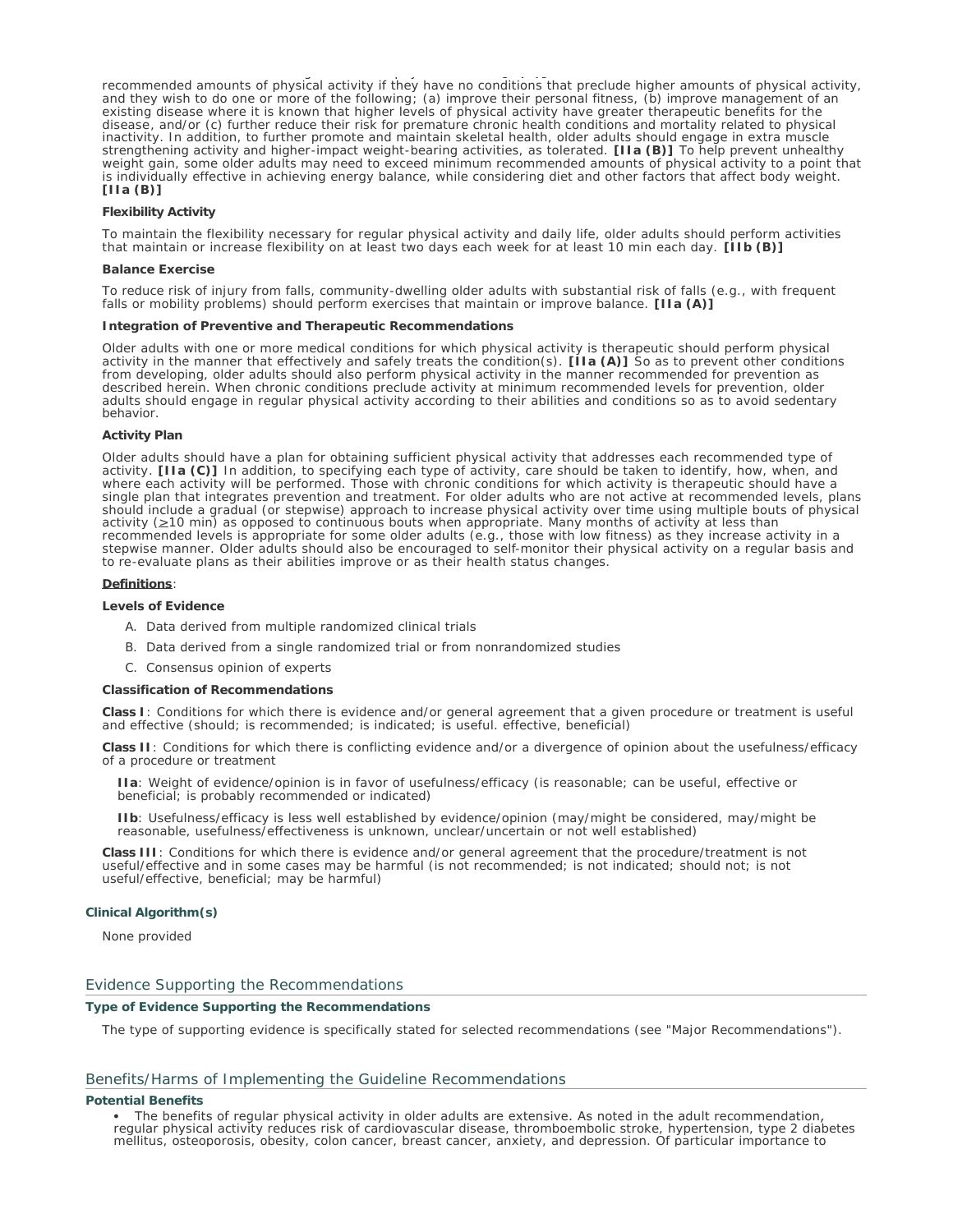mellitus, osteoporosis, obesity, colon cancer, breast cancer, anxiety, and depression. Of particular importance to older adults, there is substantial evidence that physical activity reduces risk of falls and injuries from falls, prevents or mitigates functional limitations, and is effective therapy for many chronic diseases.

<sup>l</sup> Clinical practice guidelines identify a substantial therapeutic role for physical activity in coronary heart disease, hypertension, peripheral vascular disease, type 2 diabetes, obesity, elevated cholesterol, osteoporosis, osteoarthritis, claudication, and chronic obstructive pulmonary disease.

<sup>l</sup> Clinical practice guidelines identify a role for physical activity in the management of depression and anxiety disorders, dementia, pain, congestive heart failure, syncope, stroke, prophylaxis of venous thromboembolism, back pain, and constipation. There is some evidence that physical activity prevents or delays cognitive impairment and disability, and improves sleep.

#### **Potential Harms**

**Risk of Physical Activity**

• Vigorous activity has higher risk of injury and lower adherence.

• Chronic conditions increase risk of activity-related adverse events (e.g., heart disease increases risk of sudden death and osteoporosis increases risk of activity-related fractures). Activity-related musculoskeletal injuries act as a major barrier to regular physical activity. While these considerations lead to more emphasis on risk management, there is insufficient research on effective strategies to prevent injuries.

# Qualifying Statements

#### **Qualifying Statements**

In its recommendation for older adults, the panel used terms as they are defined conventionally. With the exception that only exercise is recommended to improve balance, the recommendation uses "physical activity" to indicate that exercise programs are not the only way to meet the recommendation. Additionally, because of its focus on older adults, the text uses the terms impairments, functional limitations, and disability. Impairments refer to abnormalities at the level of tissues, organs, and body systems, whereas functional limitations are deficits in the ability to perform discrete tasks such as climbing stairs. Disability on the other hand is a functional limitation expressed in a social context such as the inability to clean one's home or to shop independently.

# Implementation of the Guideline

#### **Description of Implementation Strategy**

An implementation strategy was not provided.

# Institute of Medicine (IOM) National Healthcare Quality Report Categories

#### **IOM Care Need**

Living with Illness

Staying Healthy

#### **IOM Domain**

Effectiveness

Patient-centeredness

# Identifying Information and Availability

#### **Bibliographic Source(s)**

Nelson ME, Rejeski WJ, Blair SN, Duncan PW, Judge JO, King AC, Macera CA, Castaneda-Sceppa C, American College of Sports Medicine, American Heart Association. Physical activity and public health in older adults: recommendation from the American College of Sports Medicine and the American Heart Association. Circulation 2007 Aug 28;116(9):1094-

105. [67 references] [PubMed](http://www.ncbi.nlm.nih.gov/entrez/query.fcgi?cmd=Retrieve&db=pubmed&dopt=Abstract&list_uids=17671236)  $\boxed{2}$ 

# **Adaptation**

Not applicable: The guideline was not adapted from another source.

### **Date Released**

1995 (revised 2007 Aug)

#### **Guideline Developer(s)**

American College of Sports Medicine - Medical Specialty Society

American Heart Association - Professional Association

## **Source(s) of Funding**

American Heart Association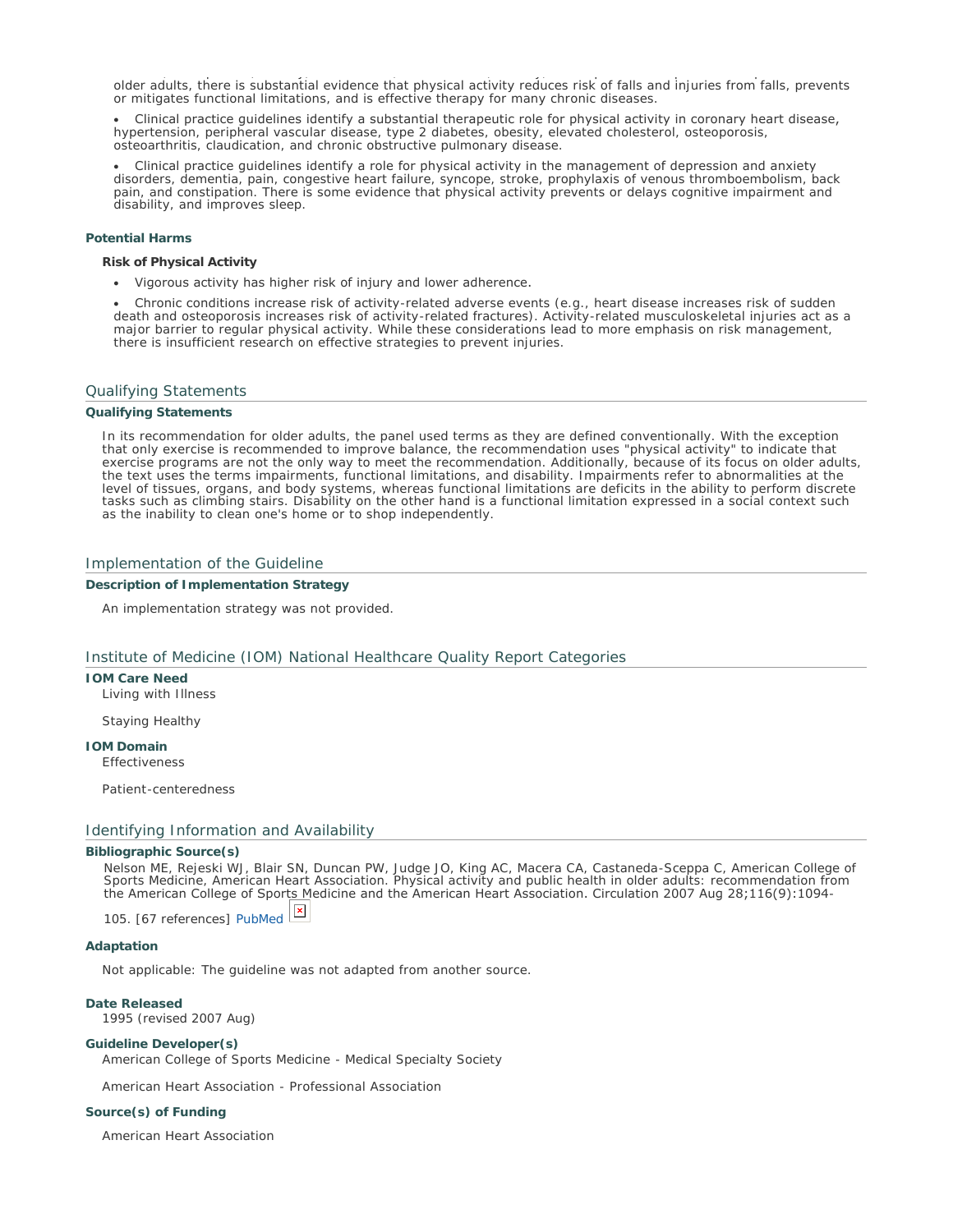#### **Guideline Committee**

American College of Sports Medicine

American Heart Association

## **Composition of Group That Authored the Guideline**

*Writing Committee Members*: Miriam E. Nelson, PhD, FACSM; W. Jack Rejeski, PhD; Steven N. Blair, PED, FACSM, FAHA; Pamela W. Duncan, PhD; James O. Judge, MD; Abby C. King, PhD, FACSM, FAHA; Carol A. Macera, PhD, FACSM; Carmen Castaneda-Sceppa, MD, PhD

# **Financial Disclosures/Conflicts of Interest**

#### **Writing Group Disclosures**

| <b>Writing Group</b><br>Member | Employment                                    | Research Grant   | Other<br>Research | Speakers' Bureau/<br>Honoraria                                                         | Ownership<br>Interest | Consultant/<br>Advisory Board               | Other                               |
|--------------------------------|-----------------------------------------------|------------------|-------------------|----------------------------------------------------------------------------------------|-----------------------|---------------------------------------------|-------------------------------------|
|                                |                                               |                  | Support           |                                                                                        |                       |                                             |                                     |
|                                | Miriam E. Nelson Tufts University             | None             | <b>None</b>       | <b>None</b>                                                                            | <b>None</b>           | Lluminari, Inc**;<br>Mission<br>Pharmacal** | Strong Women<br>Book Seriest        |
| W. Jack Rejeski                | Wake Forest<br>University                     | None             | <b>None</b>       | None                                                                                   | <b>None</b>           | <b>None</b>                                 | None                                |
| Steven N. Blair                | University of South None<br>Carolina          |                  | <b>None</b>       | <b>None</b>                                                                            | <b>None</b>           | Jenny Craig**;<br>Matria**                  | Royalties for<br>Human<br>Kinetics* |
| Pamela W.<br>IDuncan           | Duke University                               | GlaxoSmithKline* | <b>None</b>       | <b>None</b>                                                                            | <b>None</b>           | <b>None</b>                                 | <b>None</b>                         |
| James O. Judge                 | University of<br>Connecticut,<br>Evercare     | None             | <b>None</b>       | <b>None</b>                                                                            | <b>None</b>           | <b>None</b>                                 | None                                |
| Abby C. King                   | Stanford University National Institutes       | of Health+       | <b>None</b>       | National Institutes of Health None<br>research/ scientific panels<br>land task forces* |                       | <b>None</b>                                 | None                                |
|                                | Carol A. Macera San Diego State<br>University | None             | None              | <b>None</b>                                                                            | <b>None</b>           | <b>None</b>                                 | None                                |
| Carmen<br>Castaneda-<br>Sceppa | <b>Tufts University</b>                       | None             | <b>None</b>       | None                                                                                   | None                  | None                                        | <b>None</b>                         |

This table represents the relationships of writing group members that may be perceived as actual or reasonably perceived conflicts of interest as reported on the Disclosure Questionnaire, which all members of the writing group members are required to complete and submit. A relationship is considered to be "significant" if (a) the person receives \$10 000 or more during any 12-month period, or 5% or more of the person's gross income; or (b) the person owns 5% or more of the voting stock or share of the entity, or owns \$10 000 or more of the fair market value of the entity. A relationship is considered to be "modest" if it is less than "significant" under the preceding definition.

\*Modest

\*\*Significant

#### **Guideline Status**

This is the current release of the guideline.

It updates a previously published version: Pate RR, Pratt M, Blair SN, Haskell WL, Macera CA, Bouchard C, Buchner D, Ettinger W, Heath GW, King AC, et al. Physical activity and public health. A recommendation from the Centers for Disease Control and Prevention and the American College of Sports Medicine. JAMA. 1995 Feb 1;273(5):402-7.

# **Guideline Availability**

Electronic copies: Available from the [American Heart Association Web site](http://circ.ahajournals.org/cgi/reprint/CIRCULATIONAHA.107.185650)  $\boxed{\mathbf{x}}$ 

Print copies: Available from the American Heart Association, Public Information, 7272 Greenville Ave, Dallas, TX 75231- 4596; Phone: 800-242-8721

## **Availability of Companion Documents**

None available

#### **Patient Resources**

None available

## **NGC Status**

This summary was completed by ECRI Institute on January 9, 2008. The information was verified by the guideline developer on February 12, 2008.